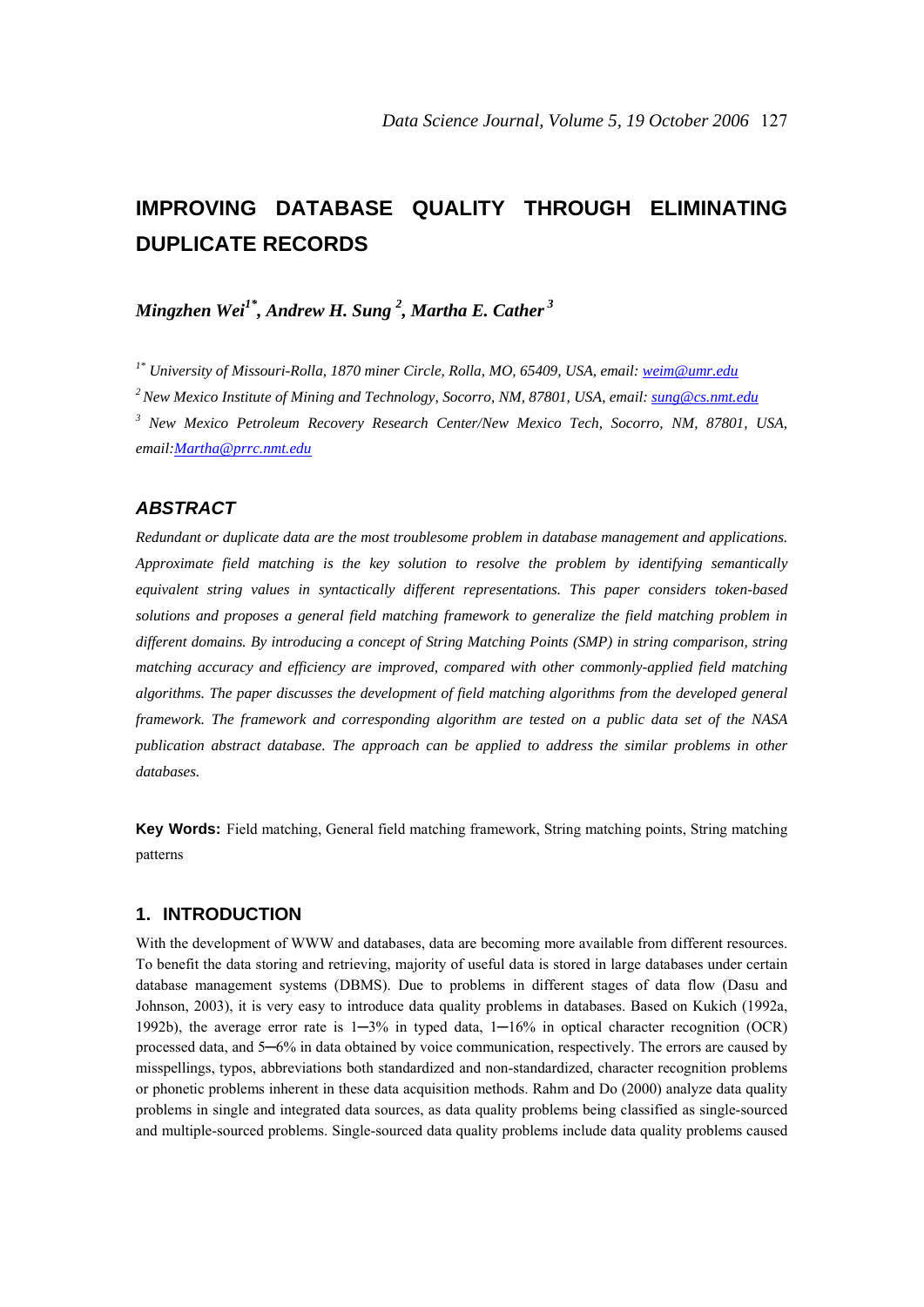by data acquisition and data modeling problems, as illegal values and inter-field mapping problems, duplicate records; while multi-sourced data quality problems mainly refer to duplicate or redundant records that are caused by different data conventions and formats in multiple databases.

For above mentioned reasons, data quality problems block recording of real-world objects correctly. When occurring in the identifying attribute domains, these problems also obstruct the efficient data access. Problems created by low quality data is often shown by an example of customer data, as described in Ananthakrishna, Chaudhuri and Ganti (2002). When multiple variations of a customer's contacts are saved in databases, as [Lisa Simpson, Seattle, WA, USA, 98025] and [Lisa Simson, Seattle, WA, USA, 98025], duplicated information will significantly increase the costs on direct mailing. In addition, such duplicates will cause incorrect results in data analyses, such as a survey of customers of a specific chain store or the customers' shopping pattern identification. With all stunning large numbers in its costs for enterprises and industries in white papers, as cited in a white paper from Trillium Software (2004), data quality problems are drawing peoples' attention.

In this paper, the central problem of field matching in database management is discussed. A general field matching framework is proposed to consider token-based field matching in general. By introducing the concept of String Matching Points (SMP) in string comparison, improved efficiency and accuracy are observed. Major string matching problems in different attribute domains are analyzed. A corresponding field matching algorithm is developed for testing data set from the NASA publication abstract database. Further improvement of computational efficiency is discussed in the experiments. Promising results are observed.

The rest of this paper is organized as follows. Section 2 reviews the related work on the field matching problem and related algorithms; Section 3 presents the concept of String Matching Points in string comparison; Section 4 presents the proposed field matching framework; Section 5 depicts the experimental setups and results; and Section 6 concludes the paper.

## **2. RELATED WORK**

The nature of field matching is to identify the similarities of domain values in string representations for determining their equivalency. String matching has been studied intensively for its applications in signal processing, computational biology, information retrieval, intrusion detection and others, as summarized in Sankoff and Kruskal (1983). In those areas, the goal of approximate string matching is to identify the Longest Common Subsequence (LCS), or to identify one feature in one sequence from the other sequence, or to identify the abnormality in the targeting sequences. Many algorithms have been developed to resolve approximate matching problems in these fields. Navarro (2001) provides a comprehensive overview of these algorithms.

Since field matching is to identify equivalent string values in attribute domains in databases, it is required to develop algorithms based on the characteristics of string matching problems and the goals. It is to identify semantically equivalent (identifying) attribute values in syntactically different representations. As in other application areas, the equivalency of two string values is modeled by their similarity degree in the range of [0,1], with one as equivalent, zero no similarity. Selection of a proper approximate matching algorithm is a domain-dependent task, and should be done according to the nature of quality problems in selected domains.

In the literature, field matching algorithms can be classified into three broad categories: a) characterbased, b) q-gram-based and c) token-based algorithms.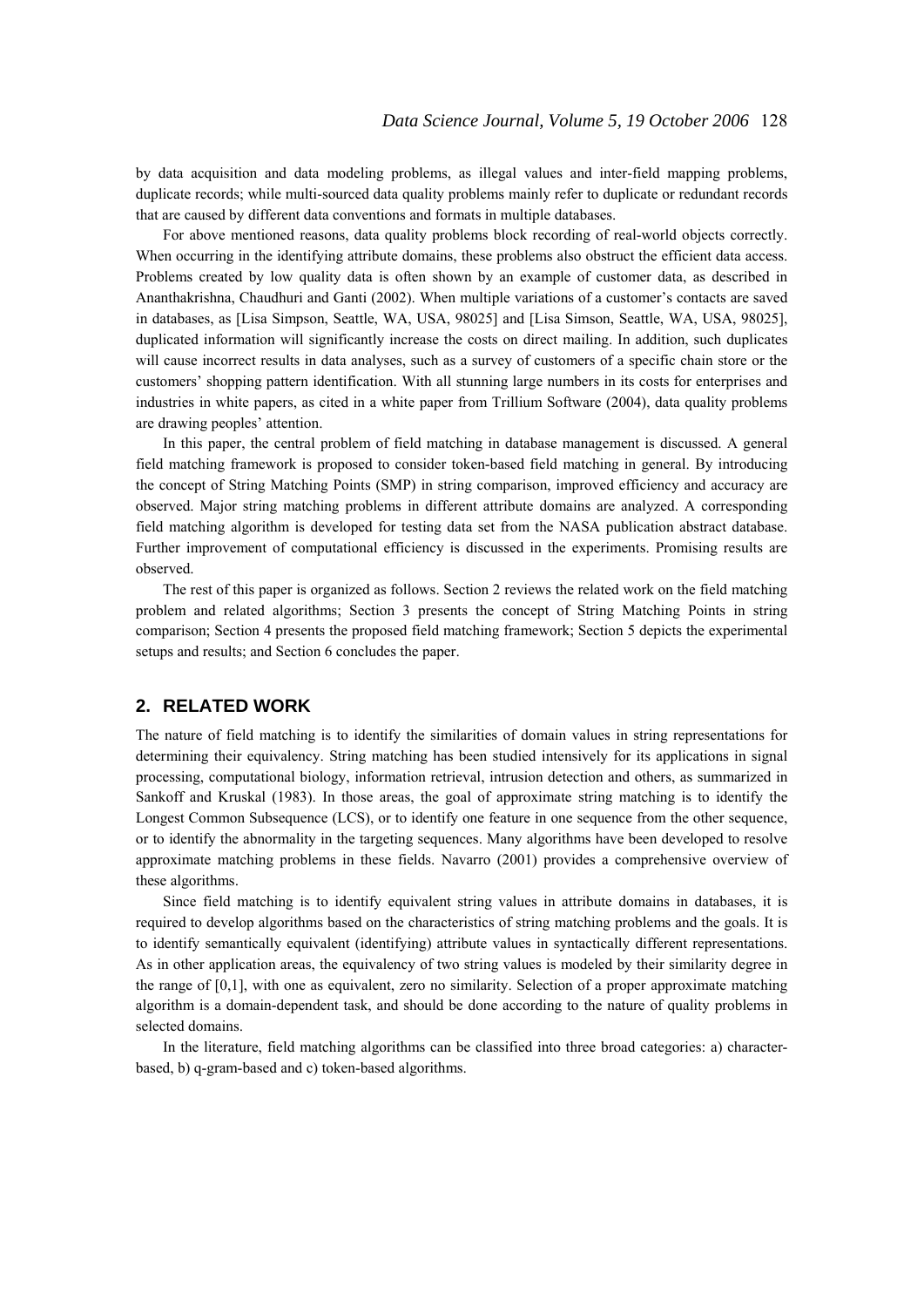#### **2.1 Character-based Field Matching**

Character-based string matching is a large family for its wide application areas, as summarized by Navarro (2001). Although designed with different strategies, character-based string matching takes strings as sequences of characters, as in  $w = c_1 c_2 ... c_n$ , and compares two strings character by character. The most commonly applied algorithm in this category is the Levenshtein algorithm (Levenshtein, 1966), also called simple edit distance algorithm, which calculates the minimum number of atomic editing operations (e.g. insertions, deletions, transpositions and substitutions) that are required to transform one string to the other. The edit distance of two strings can be denoted as ED(*str1*,*str2*). An example is  $ED("university", 'university") = 1$ . Levenshtein algorithm is often applied by its normalized variations (Hernandez and Stolfo, 1995, Navarro et al., 2001, Elfeky, Verykios and Elmagarmid, 2002, Chaudhuri et al., 2003). The most popular variation is to normalize the edit distance of two strings by their maximum length, formulated as  $(s_1, s_2) = 1 - \frac{ED(s_1, s_2)}{\max(|s_1|, |s_1|)}$  $sim(s_1, s_2) = 1 - \frac{ED(s_1, s_2)}{\max(|s_1|, |s_1|)}$ .

Character-based field matching is capable of comparing strings with slight edit variations created in data entry and OCR processing. There are other character-based field matching algorithms, such as the Smith-Waterman algorithm (Smith and Waterman, 1981) and the Jaro algorithms (Jaro, 1989). Some algorithms are developed to consider first character errors, as a variation of the Jaro algorithm described in Winkler (1990). Many are designed for searching certain string pattern in long textual files in online search, as a two-way string comparison algorithm (Crochemore and Perrin, 1991). Online pattern search is a different prospect from the field matching problem, which will not be addressed in this paper.

 $_1$  1,1  $_1$ 

#### **2.2 Q-Gram-Based Field Matching**

Given a string *S* and an integer *q*, the set of *q*-gram of *S*, denoted as  $G_a(S)$ , is obtained by sliding a window of length *q* over the characters of string *S*. For instance, the 3-gram set of "shackleford" can be represented as  $G_3$ ("shackleford") = {'sha','hac','ack','ckl','kle','lef','efo','for','ord'}. String matching using *q*-grams is based on following observation: if two strings are similar to each other they share a large number of *q*-grams in common (Ukkonen, 1992). The similarity degree of two strings is usually modeled as the ratio of common q-grams to the total number of distinct q-grams in two strings.

Combined with database management systems, Q-grams can be efficiently applied in string matching, as reported in Gravano et al. (2001). Q-gram-based methods employ the sequential substrings to consider the similarity of two strings. Positional *q*-grams consider the out-of-order or word transposing problems in string matching. But *q*-gram is an inherent space expensive technique, with (*m*-*q*+1) q-grams for a string with length of m. High space consumption means high computational cost in database systems.

#### **2.3 Token-Based Field Matching**

Token-based string matching considers strings as consequences or sets of words, as in  $S = w_1 w_2 ... w_m$ and  $S = \{w_1, w_2, ..., w_m\}$  respectively; and each word as a sequence of characters as in character-based string matching. This adds great flexibility in string comparison for two obvious reasons: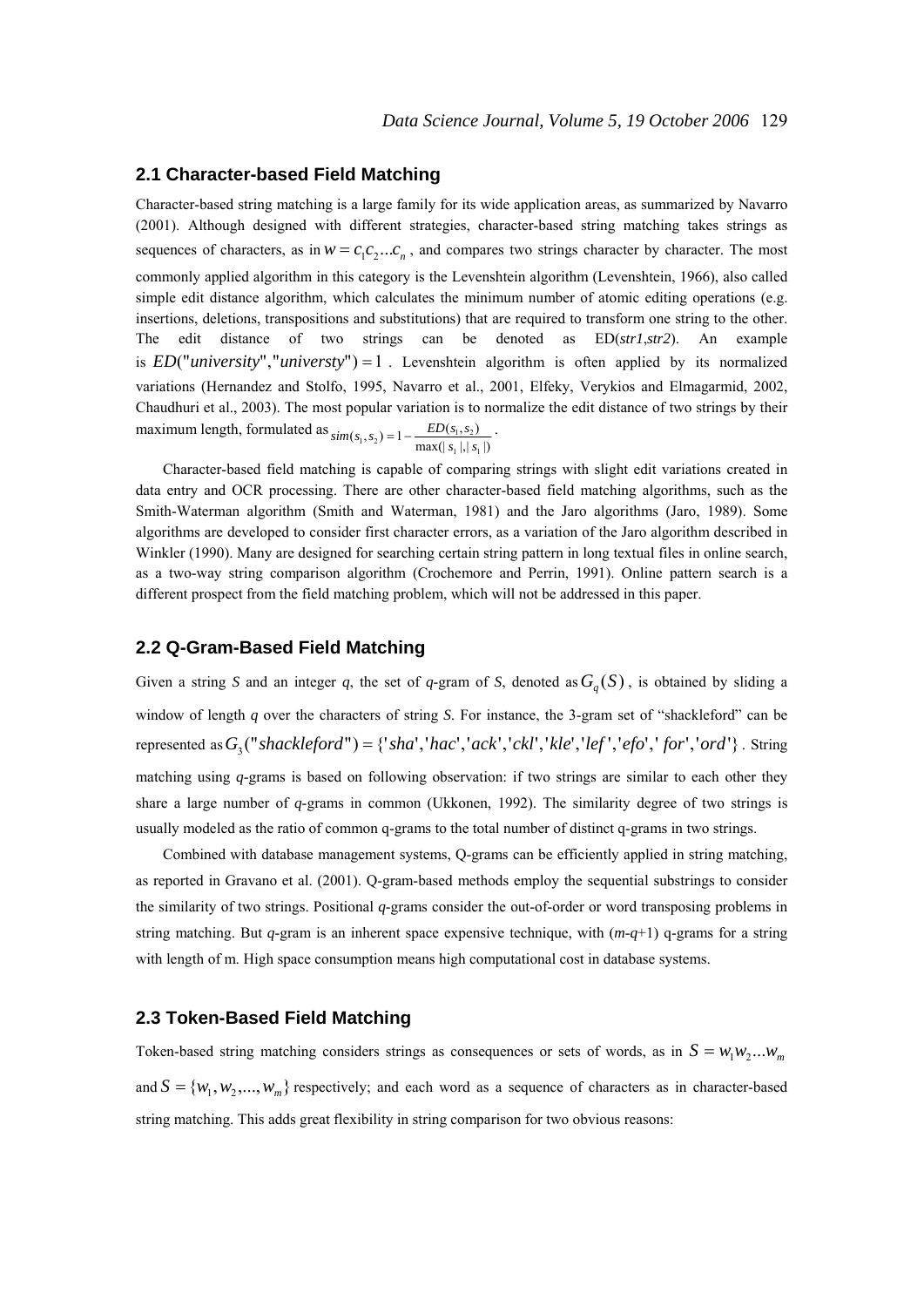- 1) Stop words and punctuation, which have no significant meanings in content representation, can be easily removed from strings, and only meaningful strings are left to compare;
- 2) Abbreviations can be taken care by expressing words as sequences of characters, as in  $b \cdot b \cdot d \rightarrow b \cdot o \cdot u \cdot e$  and  $NMT \rightarrow New$  *Mexico Tech*.

The importance and requirement of token-based field matching in resolving field matching problems has been addressed in literature (Kukich, 1992a, Navarro et al., 2003, Han et al., 2004). Both simple and sophisticated algorithms have been developed and applied in field matching. The simplest token-based field matching algorithm is the Jaccard similarity metrics, which counts the number of common words  $N_c$  and the number of distinct words  $N_D$  of two strings in comparison, and takes the ratio of  $N_C/N_D$  as the similarity degree of two strings. The simple field matching algorithm (Monge, Elkan, 1996) is very similar to the Jaccard metrics, in which the similarity degree is calculated by a simple formula  $\sin(\text{str}_1, \text{str}_2) = \frac{N_c}{|\text{str}_1| + |\text{str}_2|} \times 2$ , where  $|\text{str}_1|$  is the number of words in  $\text{str}_1$ , and  $|\text{str}_2|$  is the number

of words in *str2*. Given proper thresholds, these algorithms are capable to resolve some equivalence errors without introducing high false positives (e.g., irrelevant string values identified), but they generate a large number of true negatives (e.g., semantically equivalent string values unidentified).

In Lee et al. (1999), an algorithm was proposed to improve the field matching accuracy. First, it sorts tokens in each attribute value in the selected domain, and then sorts records based on selected domain(s) to bring duplicate records as close as possible. The concept of Record Similarity (RS) was proposed to calculate the similarity of records by combining the similarity of tokens and similarity of field values. By defining some string matching patterns, this algorithm improved the field matching accuracy significantly. Because of the sorting process, the algorithm fails some matches, as in processed strings *comput science department new mexico institute of mining and technology* and *cs dept new mexico tech*, all lowercased. After removing the stop words and being sorted correspondingly, two sequences become *comput institute mexico new science technology* and *cs dept mexico new tech*. It is impossible to match *cs* and *comput science*, and hence to identify them as completely equivalent strings by all means, because the original allocation of words is changed.

From above discussion, it is obvious that word allocation plays significant roles in string matching. Under different contexts, one word means and functions differently. For example, a same word *new* has different semantic meanings in fragments of *a new cloth* and *new mexico state*. Therefore, it is important to keep the original allocations in string comparison.

A more sophisticated field matching algorithm was presented in Monge and Elkan (1996, 1997), the recursive field matching algorithm. This algorithm recursively compares substrings of two strings *str<sub>A</sub>* and  $str_B$  to obtain the maximum degree of similarity, and calculates the overall similarity by averaging the total similarity degrees, as shown in formula  $\lim(\text{str}_{A}, \text{str}_{B}) = \frac{1}{|\text{str}_{A}|} \sum_{i=1}^{|\text{str}_{A}|} \sum_{j=1}^{|\text{str}_{B}|}$ 1  $| str_R$  $\left(str_{A}, str_{B}\right) = \frac{1}{|str_{A}|} \sum_{i=1}^{|str_{B}|} \sum_{j=1}^{|str_{B}|} sim(str_{Ai}, str_{Bj})$ *i str*  $\lim (str_A, str_B) = \frac{1}{|str_A|} \sum_{i=1}^{n} \sum_{j=1}^{sn_A \text{max}} \sin (str_A, str_B)$ . In the recursive string

matching algorithm, strings are considered as sequences of words, and best matching is achieved by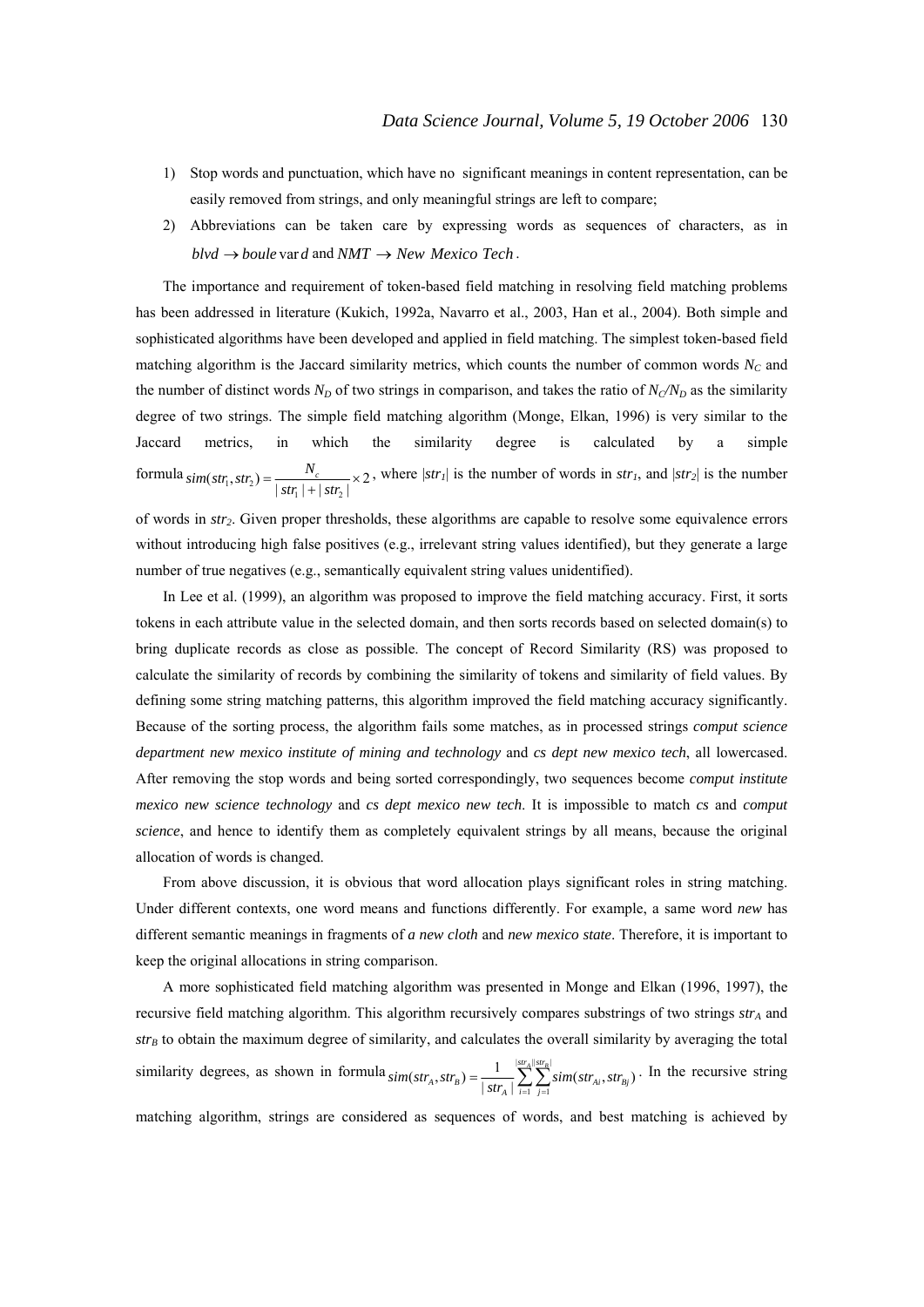comparing substrings iteratively. By cooperating with string matching patterns, this algorithm greatly improves the string matching accuracy. But it is an extremely expensive algorithm due to its recursive comparison of substrings. Another essential problem is that oftentimes it is difficult to find the best matching substrings, especially when related fields are messed up.

Hence, an ideal field matching algorithm should consider the allocation of words in strings, and define how strings match each other by defining string matching patterns, and have an approach to identify potential matching substrings fast for the purpose of improving the string matching efficiency. In this paper, we propose a field matching algorithm that tries to address these problems and to improve the string matching accuracy and efficiency.

## **3. THE CONCEPT OF STRING MATCHING POINTS**

The concept of String Matching Points (SMP) was inspired by the process of comparing two strings using our inborn eyesight, in which we obtain a coarse similarity degree of two strings by two steps. In the first step, two strings are investigated briefly, and potential matching substrings are identified. In the second step, two potential matching substrings are compared carefully in characters or based on pre-defined string matching rules. Repeat these two steps and achieve the overall similarity of two strings.

More formally, SMP are defined as follow: given two strings  $str_A$  and  $str_B$ , a SMP of a substring  $sub$  in  $str_A$  is defined as the index of tokens  $tsmp$  in  $str_B$ , where substring  $sub$  and token  $tsmp$  share the same first characters. By the definition, it is possible that one substring has multiple SMP or has no SMP in the other string. For example, the SMP of substrings of *cs dept new mexico tech* in *comput science department new mexico institute mining technology* (all lowercased), will be 1, 3 and 4 consequently, since *cs* shares the first character with *comput*, *dept* with *department*, and *new* with *new*.

It is obvious that each substring will spot its SMP if two correct strings match each other, even with abbreviations and shorter representations. Sometimes spotting SMP can be a problem for some erroneous variations when the errors occur to the first letters. But based on Kukich (1992a), we can trust the first letter of a word over the others in string comparison. Hence those with SMP will dominate the matches in equivalent strings.

By introducing SMP, string matching is turned into an iterative procedure of following two steps: 1) looking for the string matching points and 2) comparing following substrings detailedly. As the SMP searching is as simple as character comparison, it is an efficient strategy to improve string matching efficiency. As string matching processes, SMP move forward for unmatched tokens.

Figure 1 shows the string matching process with the assistance of SMP. SMP searching make identification of maximum matching substrings easier, rather than a trial-and-error process in the recursive field matching algorithm proposed by Monge and Elkan (1997).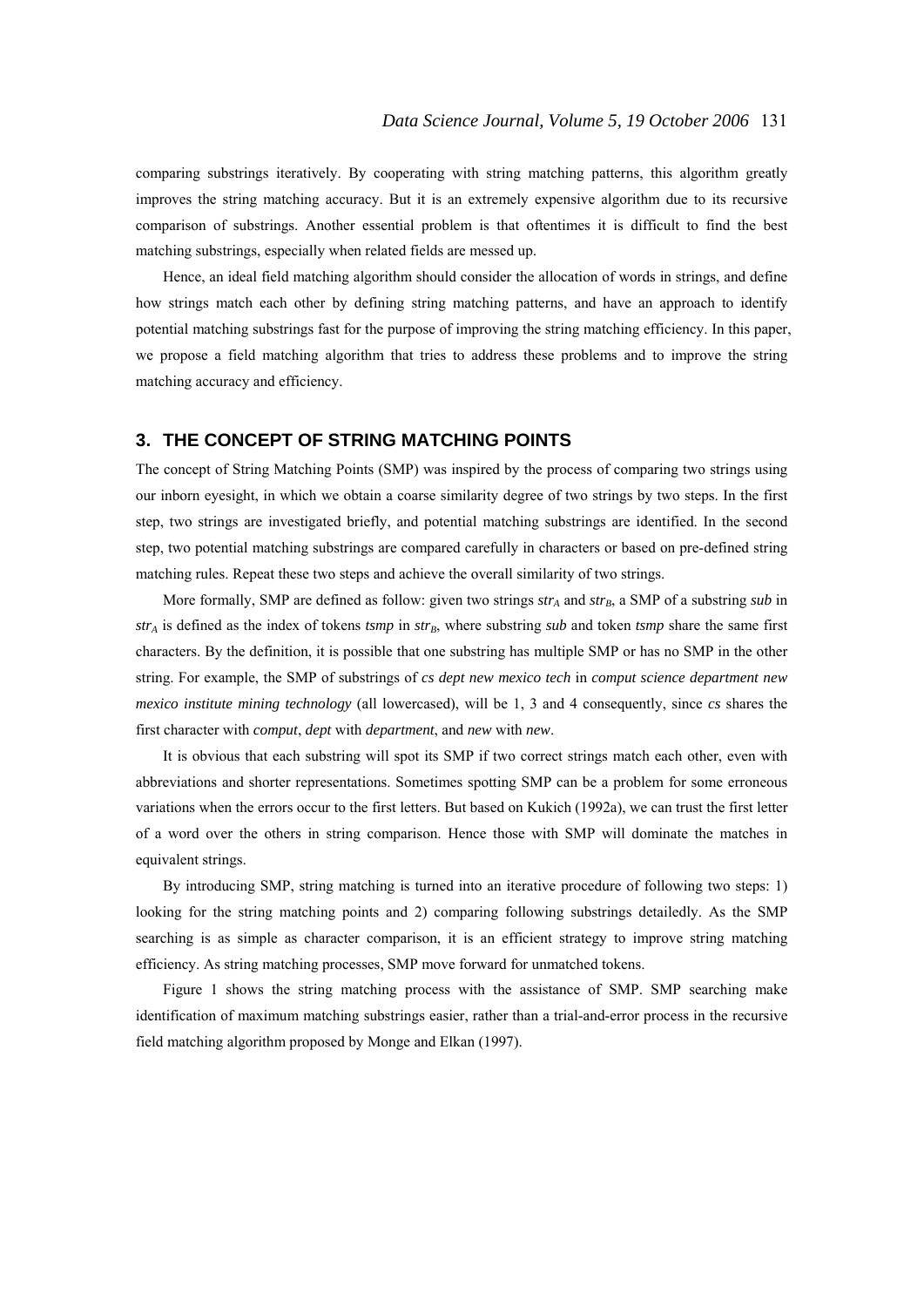

Figure 1. An example of string matching using the concept of string matching points.

# **4. GENERAL FIELD MATCHING FRAMEWORK**

# **4.1 General Framework**

As discussed above, the general field matching framework simulates two steps in string comparison. The general field matching framework follows the basic steps of token-based field matching algorithms, as shown in Figure 2.

Input: two strings  $str_A$  and  $str_B$ Output: similarity degree in range of  $[0, 1]$  of two strings

General framework:

- 1. Tokenize  $str_A$  and  $str_B$  into two sequences of tokens;
- 2. Remove stop words and punctuations from two sequences based on domain knowledge;
- 3. Assume processed two strings as  $str_A'$  and  $str_B'$  and  $|str_A'|\leq |str_B'|$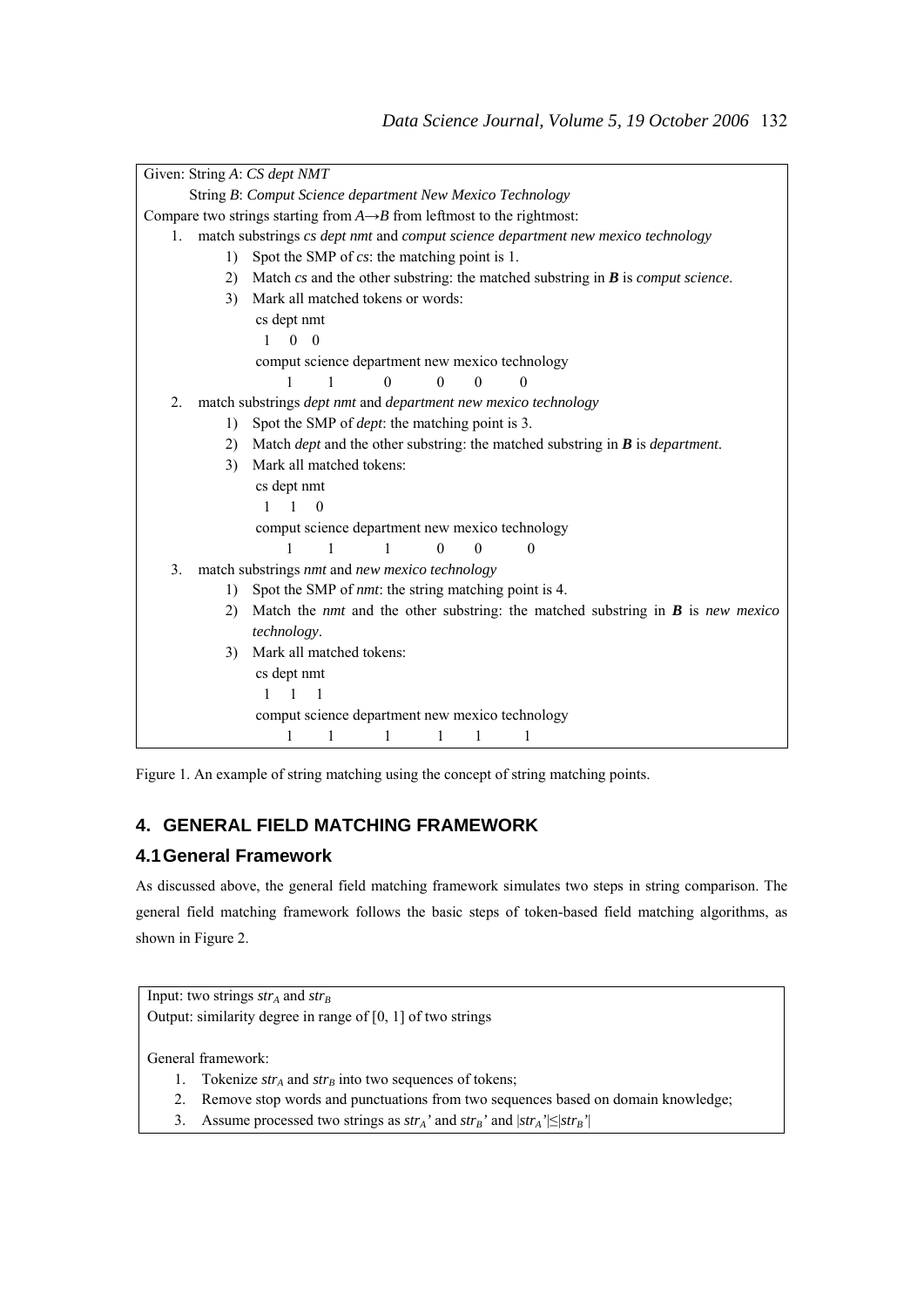| String matching<br>4.                                                                                                                                                                  |  |  |  |  |
|----------------------------------------------------------------------------------------------------------------------------------------------------------------------------------------|--|--|--|--|
| String matching with SMP starting from $str_A$ '<br>a.                                                                                                                                 |  |  |  |  |
| for each unmatched token $W_{Ai}$ in string str <sub>A</sub> ':                                                                                                                        |  |  |  |  |
| a1) Identify the token $W_{B_i}$ as the SMP;                                                                                                                                           |  |  |  |  |
| a2) Construct substring in $str_A$ ' from $W_{Ai}$ and substring in $str_B$ ' from $W_{Bi}$ ;                                                                                          |  |  |  |  |
| a3) Compare constructed substrings based on pre-defined string matching patterns;                                                                                                      |  |  |  |  |
| a4) Mark all matched tokens in $str_A$ and $str_B$ .                                                                                                                                   |  |  |  |  |
| String matching without SMP starting from $str_A$ '<br>b.                                                                                                                              |  |  |  |  |
| for each unmarked token $W_{Ai}$ in string $str_A$ .                                                                                                                                   |  |  |  |  |
| a1) Search substrings left in $str_B$ ;                                                                                                                                                |  |  |  |  |
| a2) Construct substring in $str_A$ ' from $W_{Ai}$ and substring in $str_B$ ' from $W_{Bi}$ ;                                                                                          |  |  |  |  |
| a3) Compare constructed substrings based on pre-defined patters;                                                                                                                       |  |  |  |  |
| a4) Mark all matched tokens.                                                                                                                                                           |  |  |  |  |
| Calculate the similarity degree of $str_A$ and $str_B$ using formula:<br>5.                                                                                                            |  |  |  |  |
| $sim(str_A, str_B) = \frac{total \ number \ of \ marked \ tokens \ in \ str_A^{\ \ i} \ and \ str_B^{\ \ i}}{total \ number \ of \ tokens \ in \ str_A^{\ \ i} \ and \ str_B^{\ \ i}}$ |  |  |  |  |

Figure 2. The workflow of general token-based field matching framework.

As a token-based approach, the framework takes in the advantages of token-based string matching methods and keeps only meaningful contents to compare by removing stop words and punctuation in two strings. Stop words refer to words that mean no significance to the real contents of strings, such as  $\leq$ of, no, and>, and so on, which are determined based on domain knowledge. Punctuation can be  ${*}.&\%$ \$# $@" \setminus []$ ; in string values, also dependent on the domain knowledge. Removing stop words and punctuation aids in obtaining a correct picture of the equivalency of two strings in comparison.

The actual string matching starts from the shorter string because the shorter string is likely more compressed by abbreviations, and hence less SMP search is required. The framework considers string matches with SMP and matches without SMP. As discussed above, in two equivalent strings, the matches in the first category are expected to be the majority; those in the second category are complementary to pick up matches with errors in the first characters.

In string matching with SMP, first step is to identify the SMP for unmatched tokens, and then construct substrings from the SMP to implement the actual comparisons. In actual string matching applications, the field matching algorithm can be developed from the framework by customizing string matching patterns according to data quality problems in the selected domain. Matches without SMP are caused by the errors in the first characters. No matches in this category fit for pre-defined string matching patterns for matches without SMP. Therefore it is required to compare each unmatched substring in one string with all other unmatched substrings in the other string to find the maximum matches, as in recursive field matching algorithm. Since matches in this category are infrequent, they would not cost much.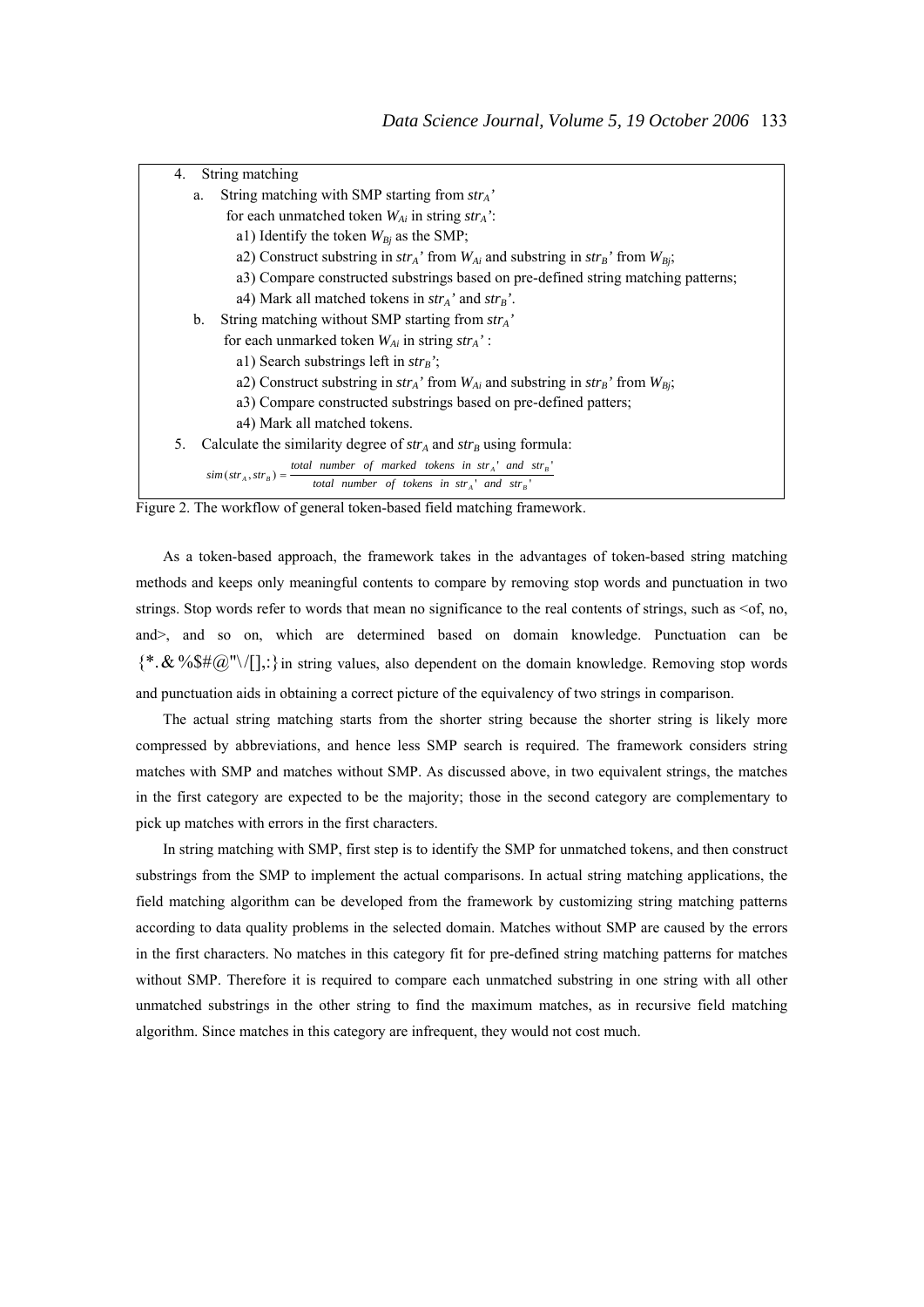#### **4.2 String Matching Patterns**

To resolve string matching problems, it is important to define rules or string matching patterns to match syntactically different substrings. As different domains have different types of equivalence errors, different string matching patterns are required. We classify all possible string matching patterns into following categories for facilitating the algorithm development:

1) One-to-one matching: matches between two single words, which include:

- P1: exact match as  $match \rightarrow match;$
- P2: prefixed match as  $\text{sci} \rightarrow \text{science}$ ;
- P3: concatenation of prefix and postfix as *dept* → *department*;
- P4: shorter representation as  $blvd \rightarrow boulevant$ ;
- P5: error resilient as *institute*  $\rightarrow$  *instutite*;

2) One-to-n matching: matches between a single word and a multi-word string, which include:

- P6: acronymic match as *NMT* → *New Mexico Tech*;
- P7: concatenation of prefixes as *CalTech* → *California Institute of Technology*;

3) N-to-n matching: matches between two multi-word strings, which include:

• P8: word boundary problem as *New Mexico Tech* → *NewMexico Tech*.

The above string matching patterns are discussed in resolving field matching problems in publications (Monge, Elkan, 1996, 1997, Lee et al.,1999). It is obvious that not all patterns are required for all field matching applications and this list is not a complete one for all field matching problems.

In order to improve the string matching efficiency, substring construction in the general framework is done based on the defined string matching patterns, as defined as followings:

- for one-to-one matching, words  $W_{Ai}$  and  $W_{Bi}$  are taken to compare;
- for one-to-n matching, continuously unmarked tokens from  $W_{Ai}$  in  $str_A$  and continuously unmarked tokens from  $W_{Bj}$  in  $str_B$  are concatenated as  $sub_{Ai}$  and  $sub_{Bj}$  respectively, and string comparisons are implemented between  $W_{Ai}$  and  $\frac{sub_{Bi}}{sub_{Ai}}$ , or  $W_{Bi}$  and  $\frac{sub_{Ai}}{sub_{Ai}}$ .
- For n-to-n matching, continuously unmarked tokens from  $W_{Ai}$  in  $str_A$  and continuously unmarked tokens from  $W_{Bj}$  in  $str_B$  are concatenated as  $sub_{Ai}$  and  $sub_{Bj}$  respectively, and string comparisons are implemented between  $sub_{Ai}$  and  $sub_{Bi}$ .

Because comparisons in one-to-one, one-to-n and n-to-n categories are not same in computational costs, it is important to select proper string matching patterns to resolve emerged string matching problems in specific databases. For example, if defined matches are in one-to-one match, it is not necessary to concatenate the neighboring words into multi-word substrings; and two tokens obtained from two strings are enough. For n-to-n matches, it is required to concatenate continuously unmatched tokens into multiword substrings for both strings. It is obvious that word concatenation and matching multi-word substrings will cost more than one-to-one matches. Statistical results of equivalence errors in a set of 2,000 distinct affiliation names and a set of 2000 distinct authors' names from the NASA publication abstract database on Astronomy and Astrophysics, and a set of oil producers' names from New Mexico ONGARD database are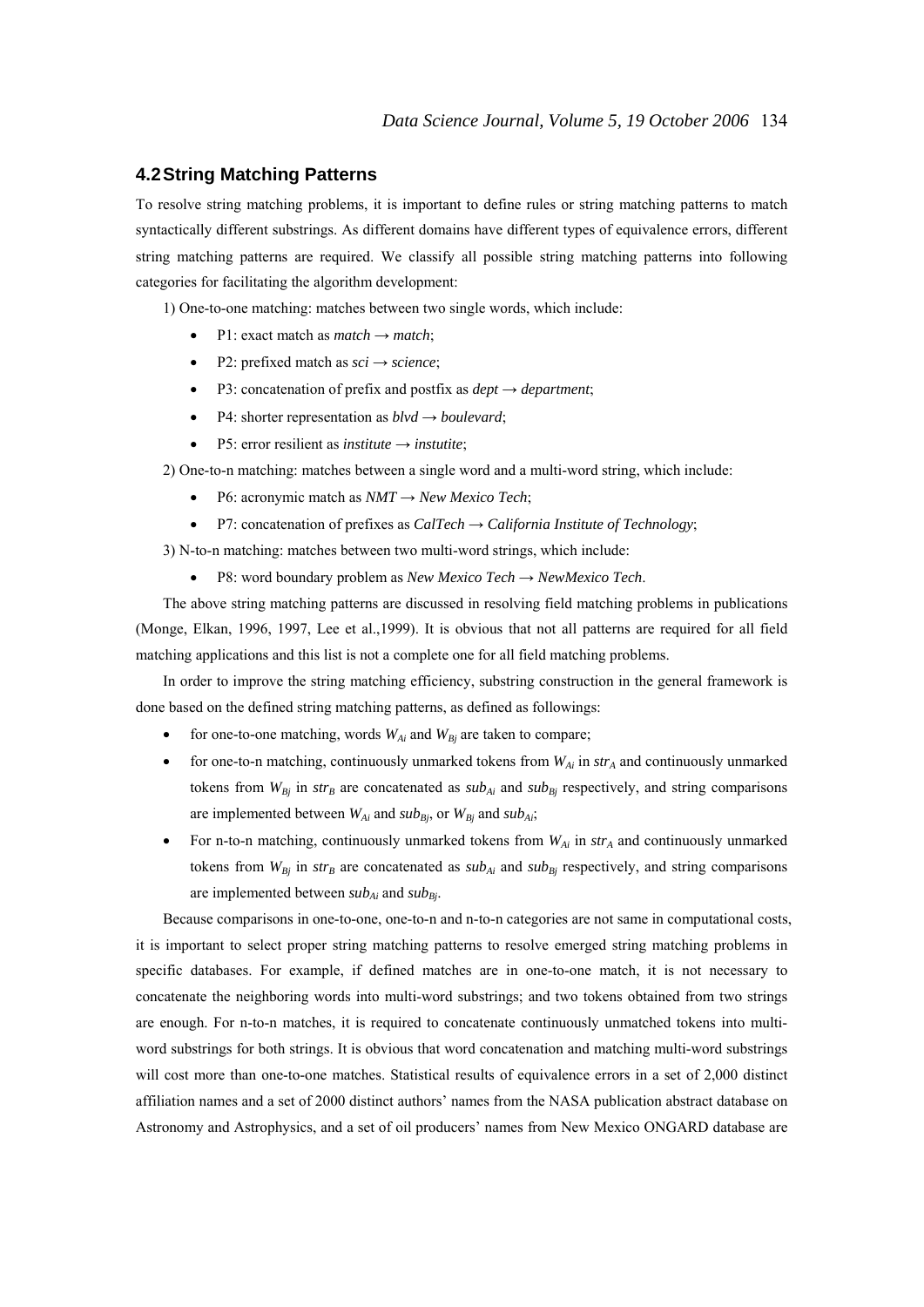shown in Table 1. They are obtained by analyzing the equivalence errors in equivalent string values of these domains.

| Patterns         | Affiliation <sup>1</sup> | Name <sup>2</sup> | Oil Producers' Name <sup>3</sup> |
|------------------|--------------------------|-------------------|----------------------------------|
| P <sub>1</sub>   | 93.741                   | 28.178            | 72.504                           |
| P <sub>2</sub>   | 3.938                    | 69.932            | 19.515                           |
| P <sub>3</sub>   | 0.558                    | 0.156             | 1.344                            |
| <b>P4</b>        | 0.294                    | 0.734             | 2.713                            |
| P <sub>5</sub>   | 0.029                    | 0.165             | 0.779                            |
| <b>P6</b>        | 0.500                    | 0.028             | 1.105                            |
| P7               | 0.235                    | 0.028             | 0.421                            |
| P <sub>8</sub>   | 0.705                    | 0.780             | 1.620                            |
| $P1+P2$          | 97.679                   | 98.11             | 92.019                           |
| $P1+P2+P3+P4+P5$ | 98.56                    | 99.165            | 96.855                           |
| $P6+P7$          | 0.735                    | 0.056             | 1.526                            |

Table 1. The Distribution of Equivalence Errors in Three Different Domains

Note: 1. Author's affiliation data from the NASA public publication databases

2. Author's name from the NASA public publication databases

3. Oil producer's name or property name from the New Mexico ONGARD database

As seen in Table 1, in three different domains, exact and prefixed matches dominate the equivalence errors, the percentages are 97.68%, 98.11% and 92.02% respectively. It reveals that P1 and P2 are the most important string matching patterns in field matching. The percentages from one-to-one patterns are more impressive, with 98.56%, 99.17% and 96.86% respectively. It indicates that for majority of field matching problems, one-to-one patterns will be sufficient to consider majority of equivalence errors.

## **5 EXPERIMENTS AND RESULTS**

#### **5.1 Setups**

A set of affiliation names is abstracted from NASA publication abstract database on Astronomy and Astrophysics. Since it is an official publication database on Astronomy and Astrophysics, it plays important roles in literature retrieval in related research. Data standardization will benefit greatly the data management and other research conducted on the database. Among authors' name, authors' affiliation, paper title, publication title, and other domains, authors' affiliation is the most problematic domain, containing many string matching problems as summarized in Table 1.

The experiments are set up to classify equivalent affiliations into one class, which can great aid in data standardization or removing duplicates in the later stages of data cleaning. To eliminate the effect of searching algorithms, a complete comparison is applied, in which every string compares with every other string to determine their equivalency. Strings with similarity degrees higher than pre-defined threshold are classified into one class. The string matching accuracy is evaluated by the accuracy of the classification.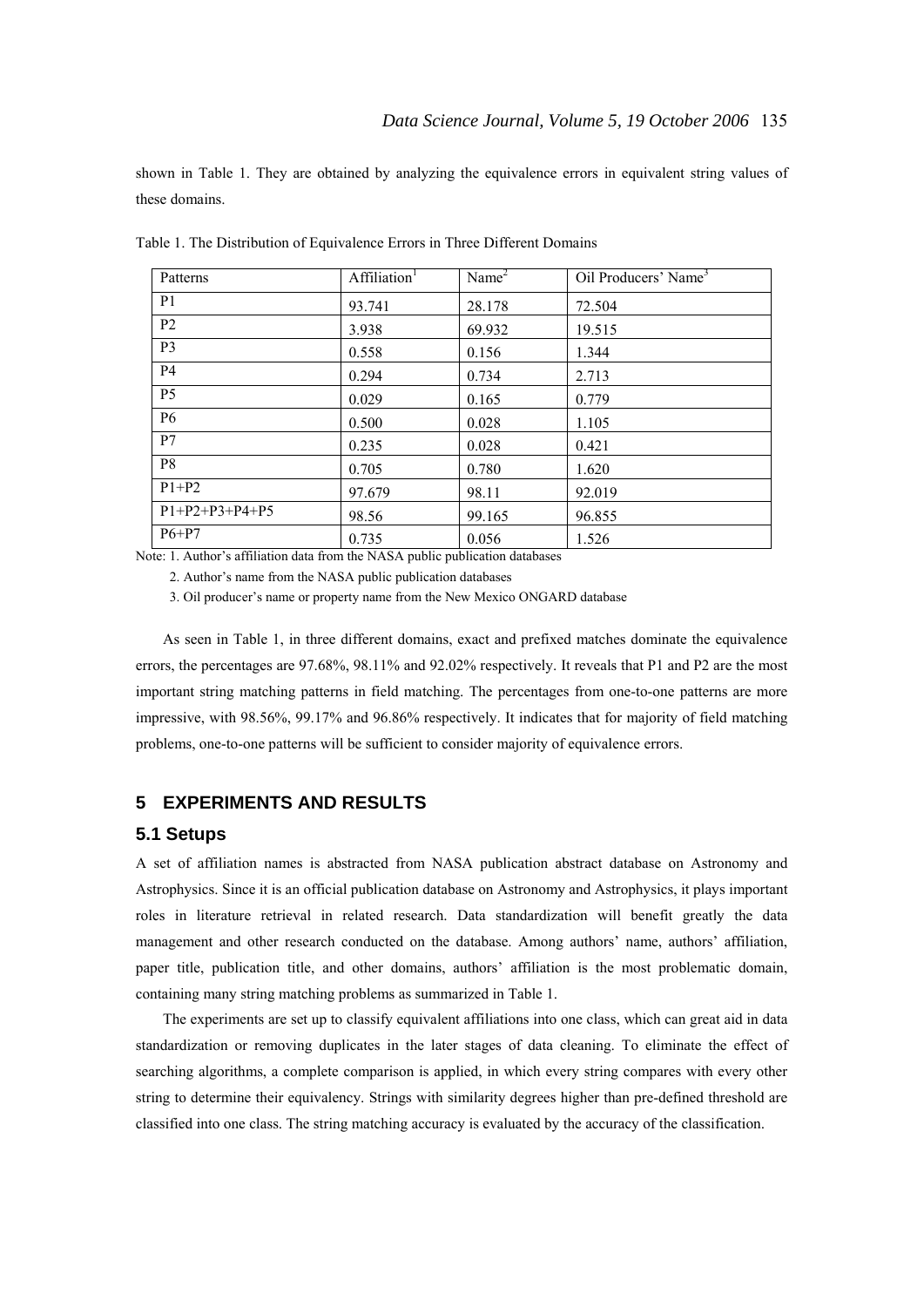In this practice, each resulting class belongs to one of following types, compared with a validated classification result:

- Type 1: All representations in a class are of the same affiliation, and the class contains all representations of the same affiliation, which is the perfect case for classification.
- Type 2: All representations in a class are of same affiliation, and the class does not contain all representations of the same affiliation, which is still correct classification.
- Type 3: The other cases that include a class contain representations of multiple affiliations, and totally wrong classification.

#### **5.2 Customized Field Matching Algorithm**

Based on Table 1, equivalence errors in one-to-one category is essential to resolve majority field matching problems. By considering one-to-one equivalence errors, including P1, P2, P3, P4 and P5, in matching with SMP and error resilient type of equivalence errors (e.g., P5) in matching without SMP, majority string matching problems can be resolved. By considering these string matching patterns, the actual field matching algorithm is customized as follows in Figure 3.

Input: two strings  $str_A$  and  $str_B$ Output: similarity degree in range of  $[0, 1]$  of two strings Procedure: 1. Tokenize  $str_A$  and  $str_B$  into two sequences of tokens; 2. Remove stop words and punctuation from two sequences based on domain knowledge; 3. Assume two processed strings as  $str_A'$  and  $str_B'$  and  $|str_A'|\leq |str_B'|$ 4. String matching a. String matching with SMP for each unmatched token  $W_{Ai}$  in string  $str_A$ ': a1) Identify the token  $W_{Bi}$  as the SMP; a2) Compare  $W_{Ai}$  and  $W_{Bi}$  according to one-to-one patterns; a3) Mark  $W_{Ai}$  and  $W_{Bi}$  if they match each other. b. String matching without SMP for each unmarked token *WAi* in string *strA'* : a1) Search unmatched token  $W_{B_i}$  in  $str_B$ '; a2) Compare  $W_{Ai}$  and  $W_{Bi}$  according to error resilient pattern; a3) Mark  $W_{Ai}$  and  $W_{Bj}$  if they match. 5. Calculate the similarity degree of  $str_A$  and  $str_B$  using formula:  $'$  and str.  $(str_A, str_B) = \frac{total \ number \ of \ marked \ tokens \ in \ str_A' \ and \ str_B'}{total \ number \ of \ tokens \ in \ str_A' \ and \ str_B'}$  $sim(str_A, str_B) = \frac{total \ number \ of \ marked \ tokens \ in \ str_A'}{total \ number \ of \ tokens \ in \ str_A'} \ and \ str_B$ 

Figure 3. The field matching algorithm applied in experiments.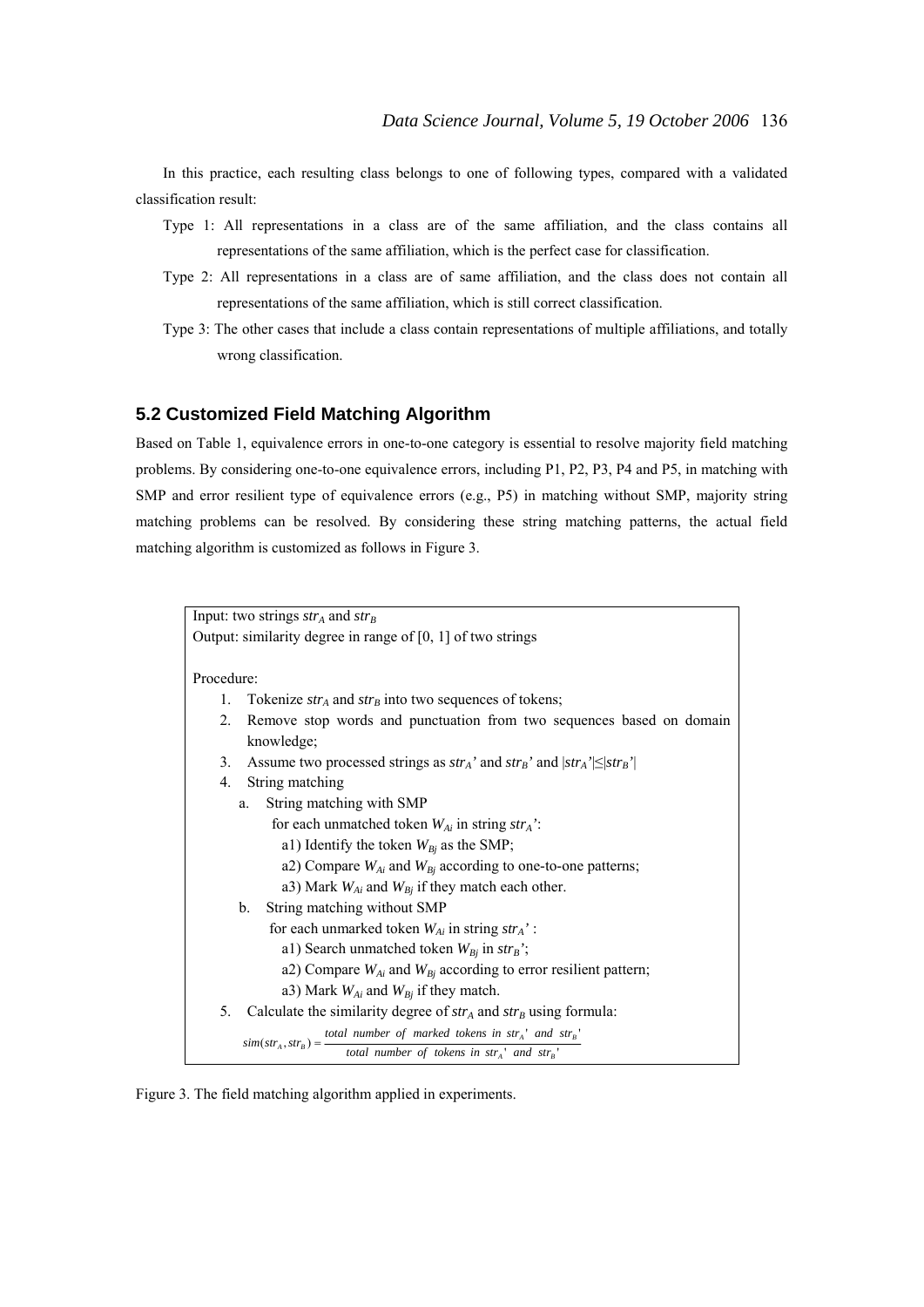#### **5.3 Results and Discussions**

## **5.3.1 Comparison of Field Matching Algorithms**

In comparison of field matching algorithms, we consider classification accuracy and time efficiency. Time efficiency is evaluated by computational costs, and classification accuracy is evaluated by both perfect classification and correct classification. Results are shown in Figures 4, 5 and 6.

From Figure 4, it is obvious that time complexity of the new algorithm is between the simple tokenbased algorithms, including Jaccard similarity metrics and the simple field matching algorithm, and complicated token-based and character-based algorithms, including normalized edit distance (NED), Jaro and record similarity algorithm (Lee et al., 1999). It indicates that the new algorithm belongs to sophisticated token-based algorithms that consider multiple string matching patterns in string matching; also the new algorithm is an efficient algorithm by skipping a large number of comparisons by searching the SMP before detailed comparison. The new algorithm is a less expensive algorithm compared with NED, and it is more sophisticated in considering potential problems in string matching, such as word transpositions and abbreviations and single-error misspellings.

Results of perfect classification (type 1) are the best results revealing the classification accuracy. As shown in Figure 5, they all achieve their peak performance when threshold is 0.85, which indicates similarity threshold of 0.85 can be considered as the optimized threshold in identifying equivalent values using these algorithms. The best performed algorithms are NED, Jaro and the new algorithm, with the new algorithm being much cheaper.

Correct classification, including classification in Type 1 and Type 2, is also an indicator of the performance of a field matching algorithm. As shown in Figure 6, the NED, Jaro and the new algorithms perform best. This observation discovers that token-based algorithms work no better than character-based algorithms unless necessary string matching patterns are designed, and it confirms the conclusion that proper string matching patterns are required in string matching. Because correct classification only considers classes that are correctly clustered, with one perfect cluster maybe split into several correct clusters, the results are more complicated. For the new algorithm, its accuracy of correct classification is basically climbing as the increase of similarity thresholds, up to its peak at threshold of 0.85.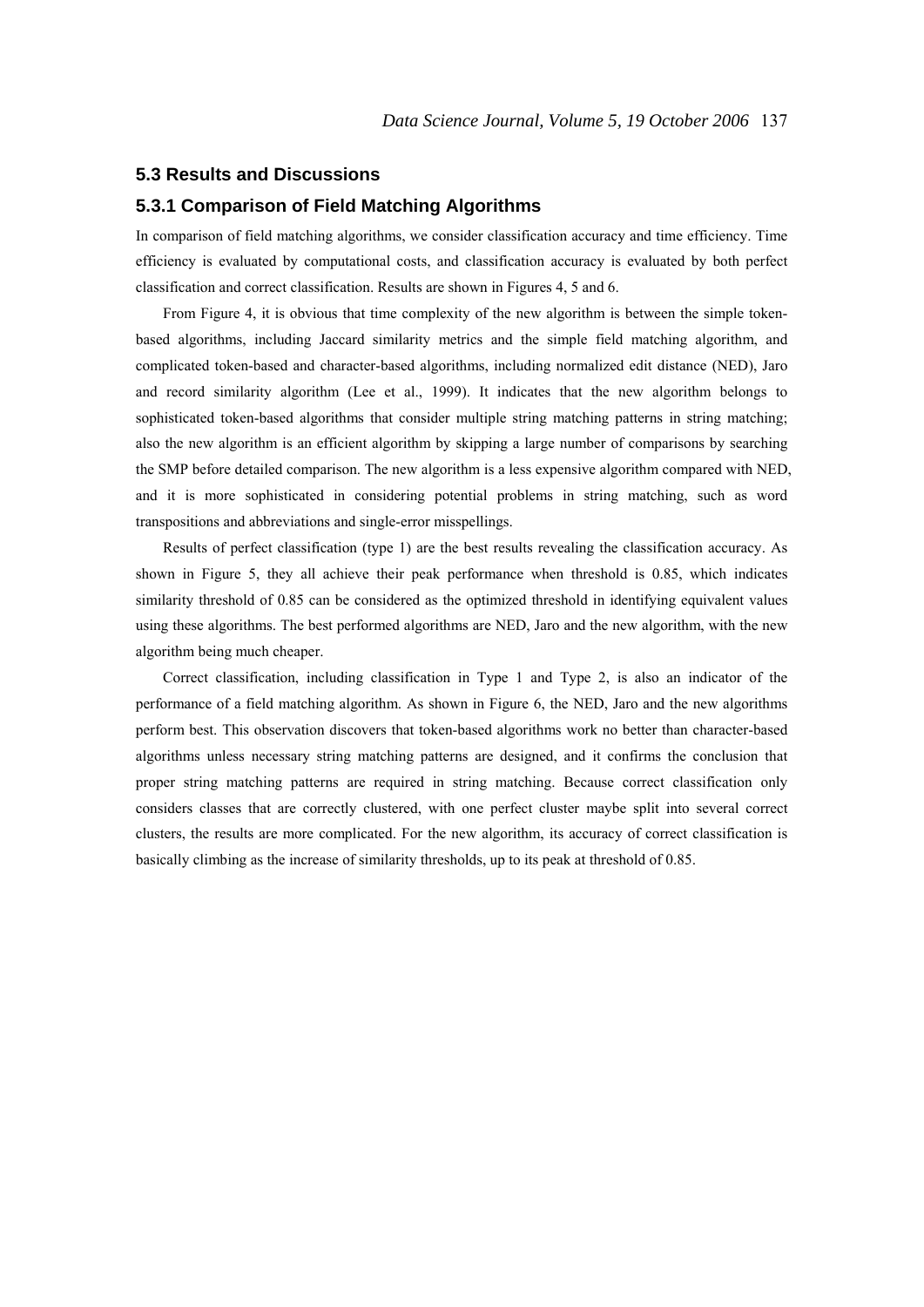

Figure 4. Computational costs using different field matching algorithms.



Figure 5. Perfect classification results using different field matching algorithms.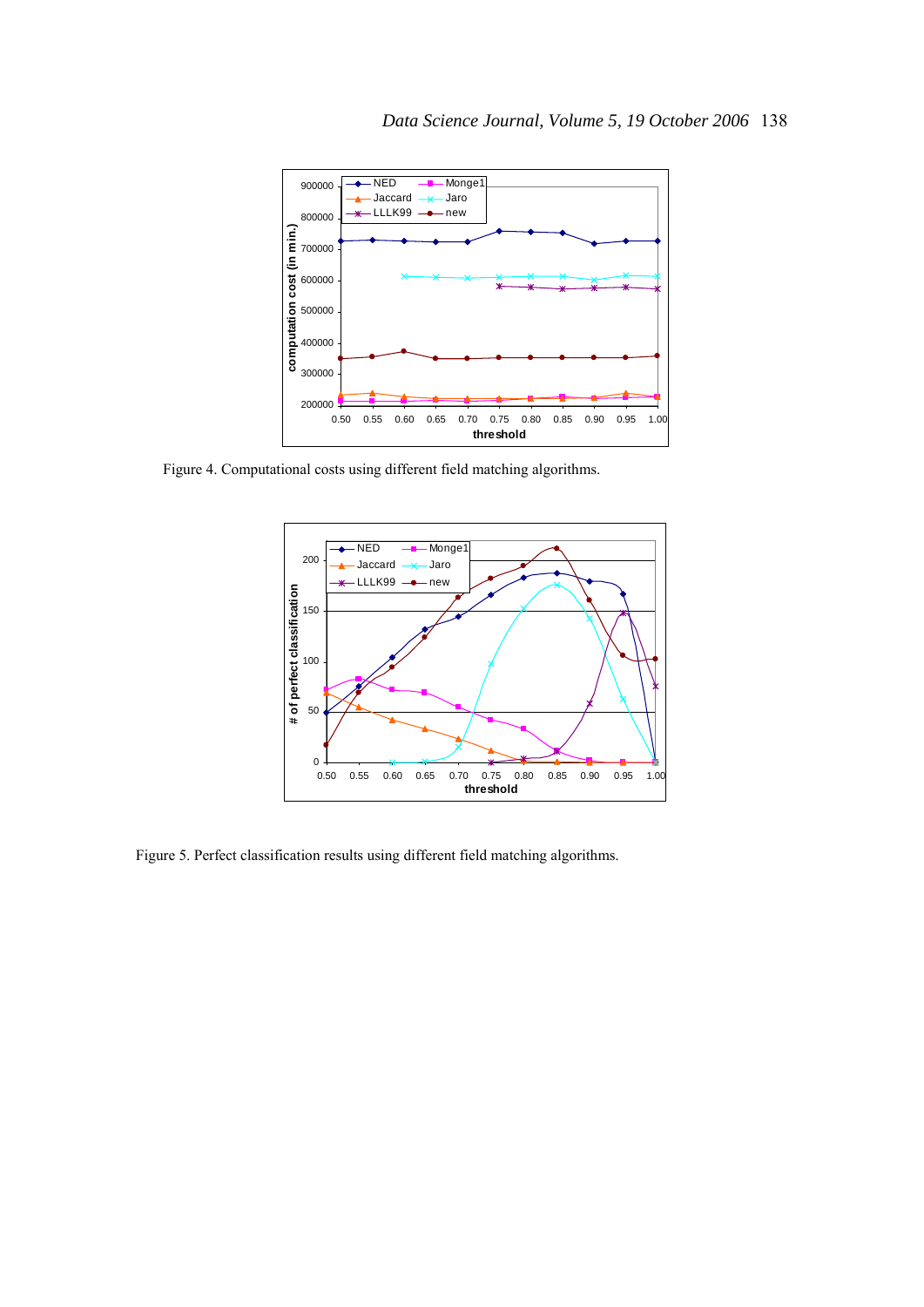

Figure 6. Correct classification using different field matching algorithms.

#### **5.3.2 Effect of String Matching Patterns**

Effect of string matching patterns is studied using the same problem, as shown in Fig. 7 and 8. Different field matching algorithms developed from the general field matching framework, as [new 1], [new 2], [new 3], [new 4] and [new 5], consider different string matching patterns. More detailedly, the string matching patterns considered in these algorithms are:

- new 1: P1, P2, P3, P4, P8 with only SMP;
- − new 2: P1, P3, P4, P8 with only SMP ;
- − new 3: P1, P2, P3, P4, P5, P6, P8 with only SMP;
- − new 4: P1, P3, P4, P5, P6, P8 with only SMP;
- − new 5: P1, P3, P4, P5, P6, P8 with SMP, and P8 without SMP.

From the results, P2, which is prefixed matches, matters significantly in string matching because [new 1] outperforms [new 2] greatly in perfect classification results before the edit distance threshold as 0.85. This is because that prefixed match is an important pattern, as indicated in Table 1, and ignoring the prefixed matches would cause loss in identifying equivalent values. But it does not necessarily mean down performance in correct classification because correct classification does not require all equivalent values be clustered in one cluster.

Results also reveal that once the most important string matching patterns are considered, no substantial increases in accuracy are observed by adding one or more other string matching patterns. This conclusion also accords with the statistical results in Table 1, which says that one-to-one patterns dominate matches in different attribute domains and other equivalence errors are really minus problems in string matching.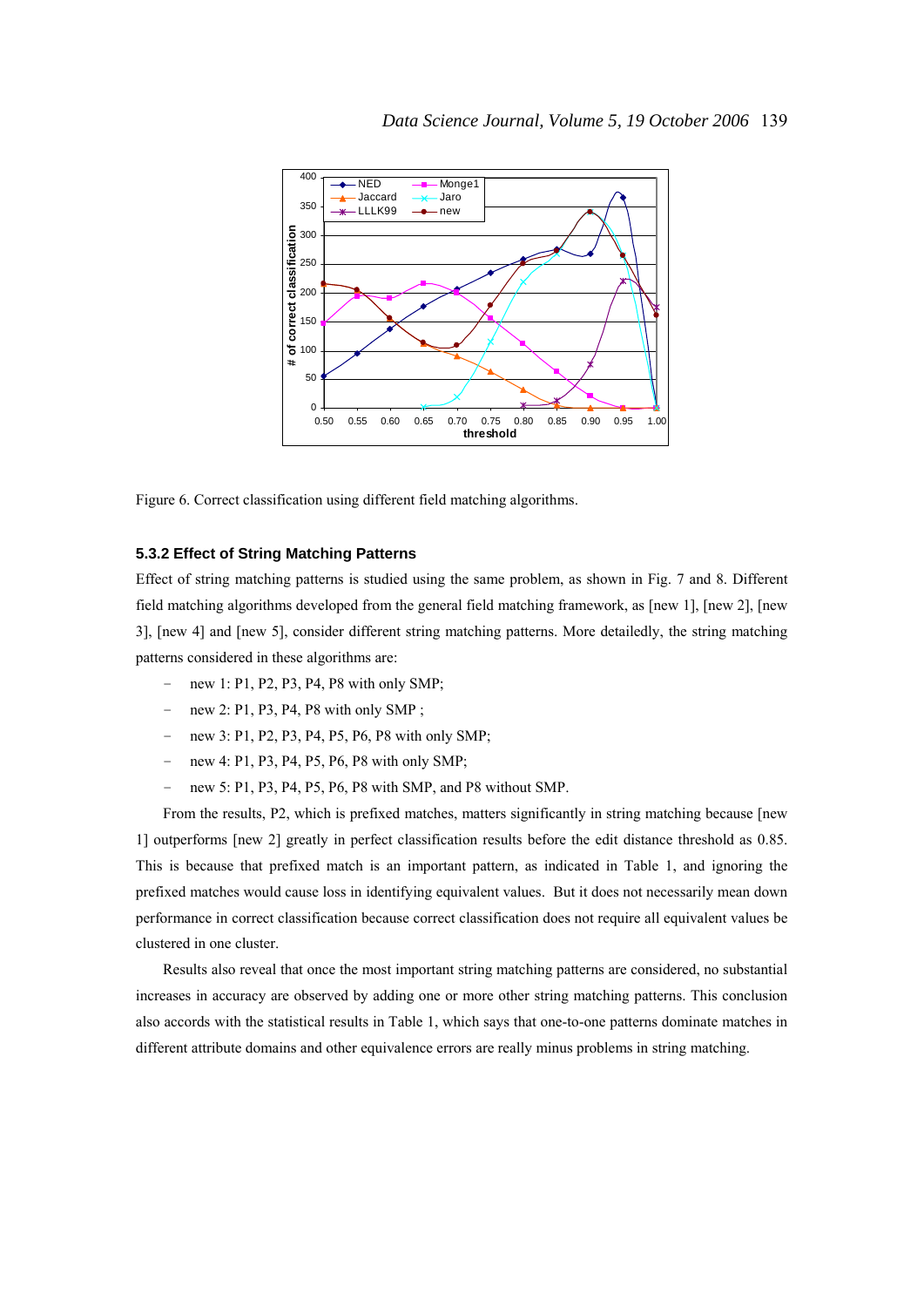

Figure 7. Perfect classification of different field matching algorithms developed using the general field matching framework by considering different string matching patterns.



Figure 8. Correct classification of different field matching algorithms developed using the general field matching framework by considering different string matching patterns.

# **6 CONCLUSION**

In this paper, a central problem of entity identity, also named as object identification or field matching in data cleaning community is addressed. Following conclusions are achieved:

• The purposes of a general field matching framework are to facilitate the field matching problems in different domains and databases.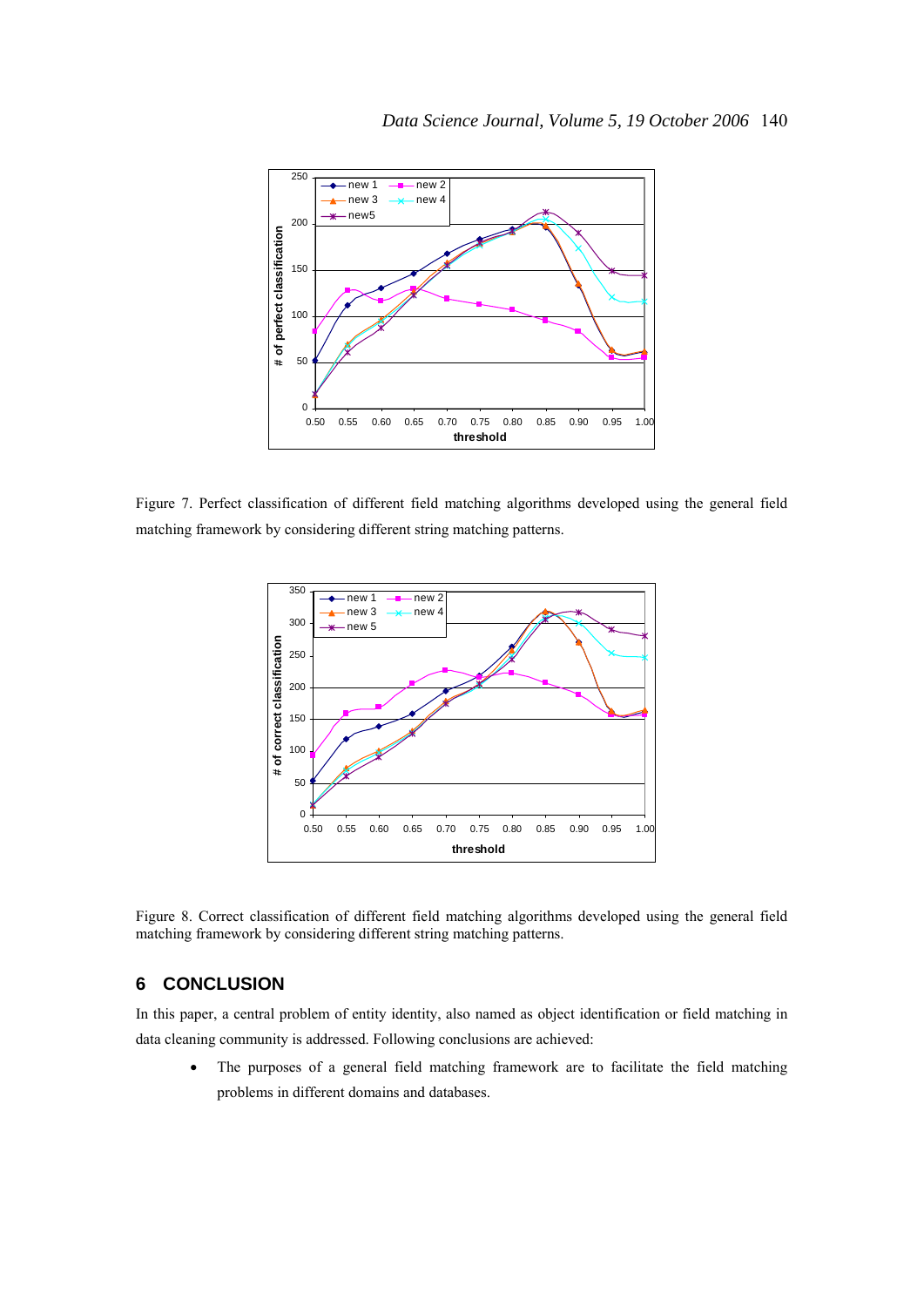- By introducing SMP, string matching is converted to a two-step process: firstly identifying potential matching starting-points for particular substrings, and then matching substrings based on pre-defined string matching patterns.
- Algorithm development from the general framework is addressed, and an algorithm is developed for a set of affiliation from NASA publication abstract database.
- Experimental results discover the advantages of new field matching strategy over other field matching algorithms, both in string matching accuracy and computational efficiency.
- With the proposed general framework, field matching problems in different domains and databases should be addressed more easily and more accurately.

## **REFERENCES**

Ananthakrishna R., Chaudhuri S., Ganti V., (2002) Eliminating fuzzy duplicates in data warehouses, in the *Proceedings of the 28th VLDB Conference*, Hong Kong, China, 2002.

Chaudhuri, S., Ganjam, K., Ganti, V., Motwani, R., (2003) Robust and Efficient Fuzzy Match for Online Data Cleaning, *proceedings of SIGMOD 2003*, June 9-12, San Diego, CA.

Crochemore M., Perrin D., (1991) Two-way string matching, *Journal of the ACM*.

Dasu, T., Johnson, T., (2003) *Exploratory data mining and data cleaning*, New York: Wiley-Interscience.

Gravano L., Ipeirotis P. G., Jagadish H. V., Koudas N., Muthukrishnan S., Srivastava D., (2001) Approximate string joins in a database (almost) for free, *Proceedings of the 27th International Conference on Very Large Databases*, pp: 491-500.

Han H., Giles L., Zha H., Li C., Tsioutsiouliklis K., (2004) Two supervised learning approaches for name disambiguation in author citations, *Proceedings of the 2004 joint ACM/IEEE conference on Digital Libraries*, Tuscon, AZ, USA.

Hernandez, M. A., Stolfo, S. J., (1995) The Merge/Purge Problem for Large Databases, *proceedings of ACM SIGMOD/PODS*, San Jose, CA.

Jaro M. A., (1989) Advances in record-linkage methodology as applied to matching the 1985 census of Tampa, Florida, *Journal of the American Statistical Association*, Vol. 84 (406).

Kukich, K., (1992a) Techniques for automatically correcting words in text, *ACM Computing Surveys*, Vol. 24(4).

Kukich, K., (1992b) Spelling correction for the tele-communications network for the deaf, *Communications of the ACM*, Vol. 35(5).

Levenshtein V., (1966) Binary codes capable of correcting deletions, insertions and reversals, *Soviet Physics Doklady*, Vol. 10.